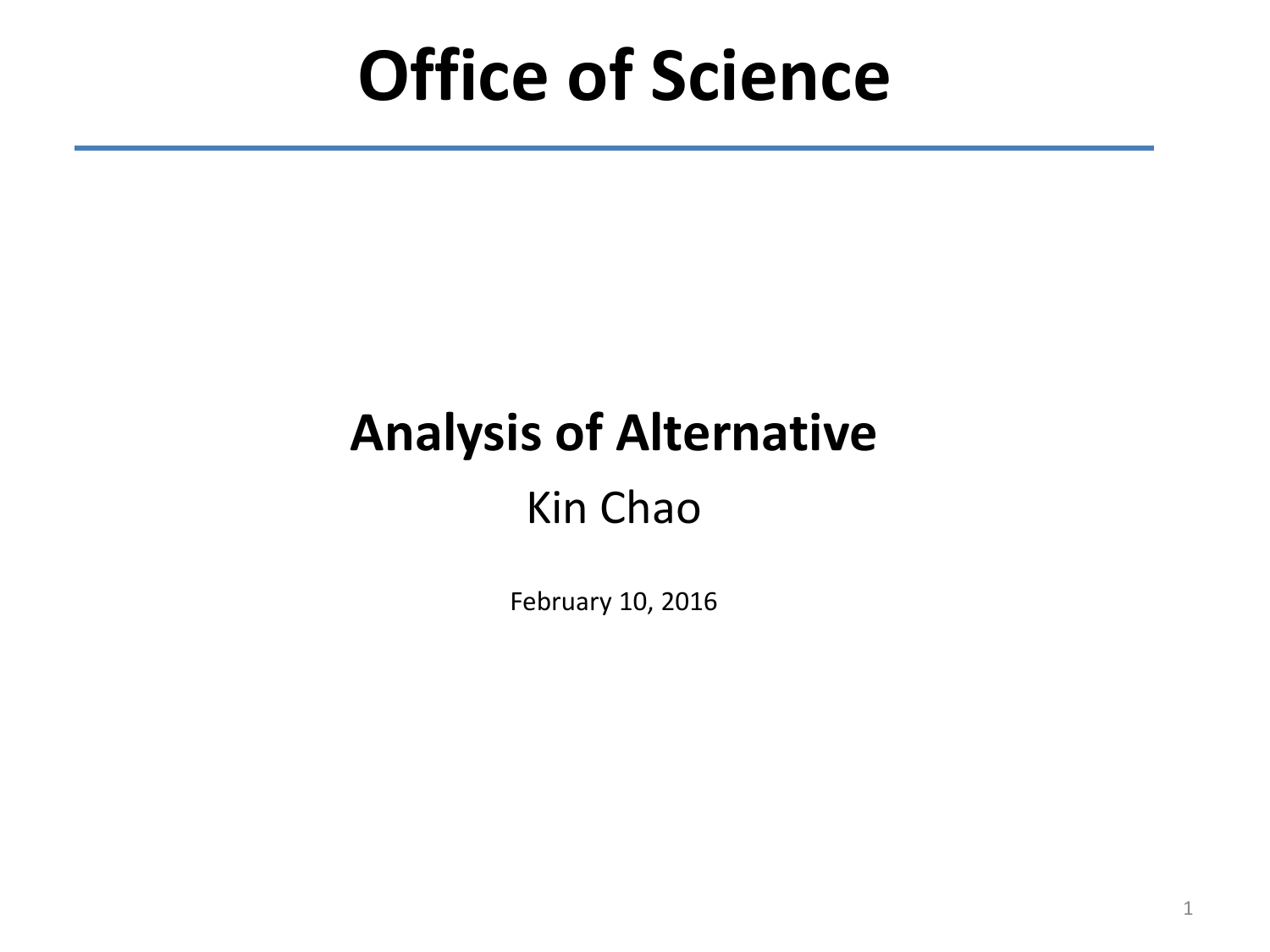### **Requirement**

### **Prior to CD-1 Approval, responsible program office is required to**

*Conduct an Analysis of Alternatives (AoA), that is independent of the contractor organization responsible for managing the construction or constructing the proposed capital asset project, for projects with an estimated TPC top-end range of \$10M or greater. For projects with an estimated TPC top-end range less than \$50M, the independent AoA shall be commensurate with the project cost and complexity.*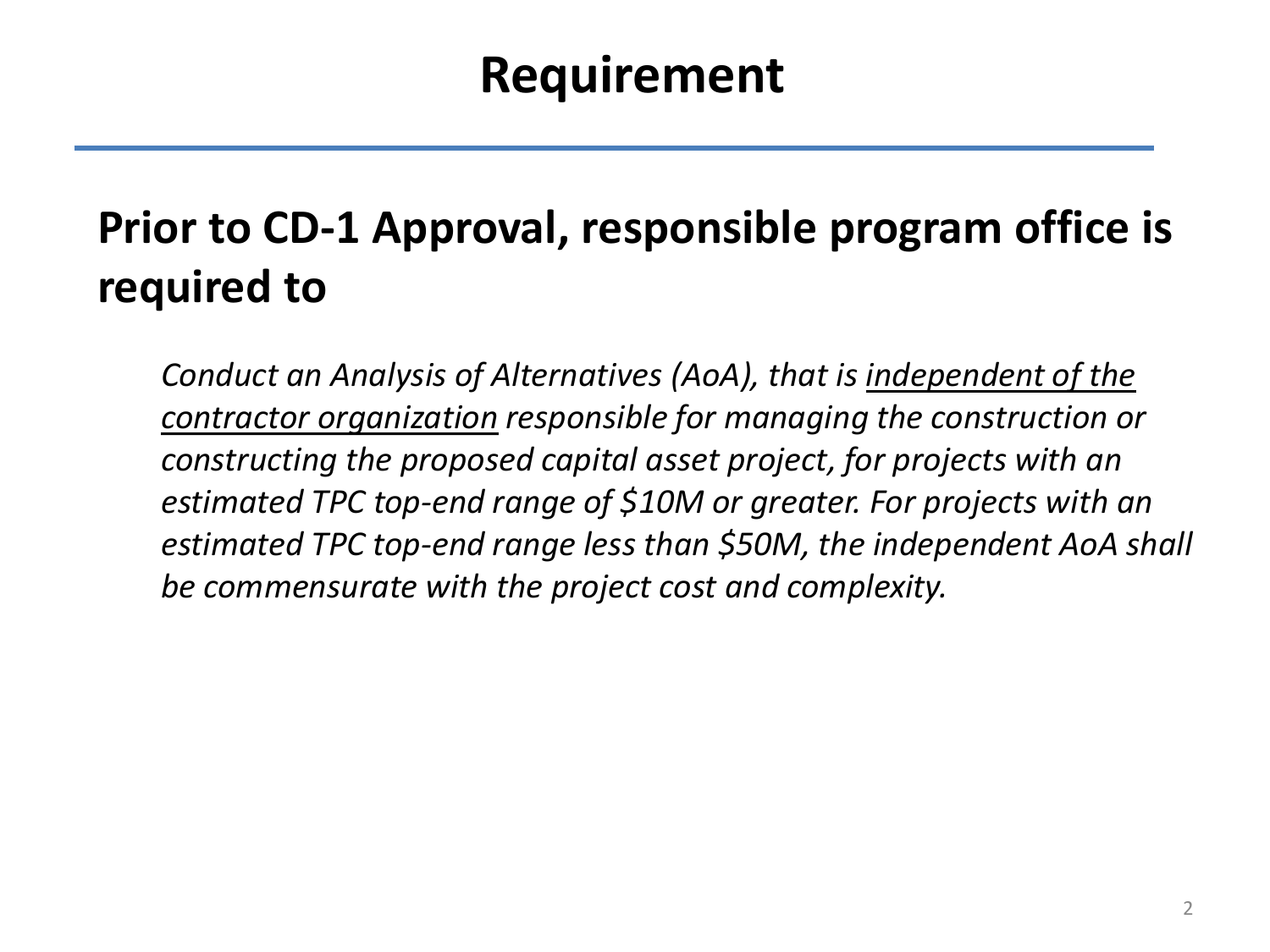## **Challenges for SC**

#### Ideally—

Alternative analysis should be performed independent of the contractor managing the work since the contractor will likely choose an alternative that they think will benefit them the most. This could selecting an alternative that HQ may "buy into" or selecting an option that may precludes other sites, etc.

#### Reality—

- HQ does not have the data or the resources to perform AoA
- For some types of projects such as office or laboratory buildings, an independent contractor may be hired, but for more complex projects (fusion or accelerators) such firms do not exist.
- Also, it is common in SC that projects partner with many organizations. Within SC, there will be a difficulty in organizing a team of appropriate expertise to evaluate the alternatives that is independent of the contractor.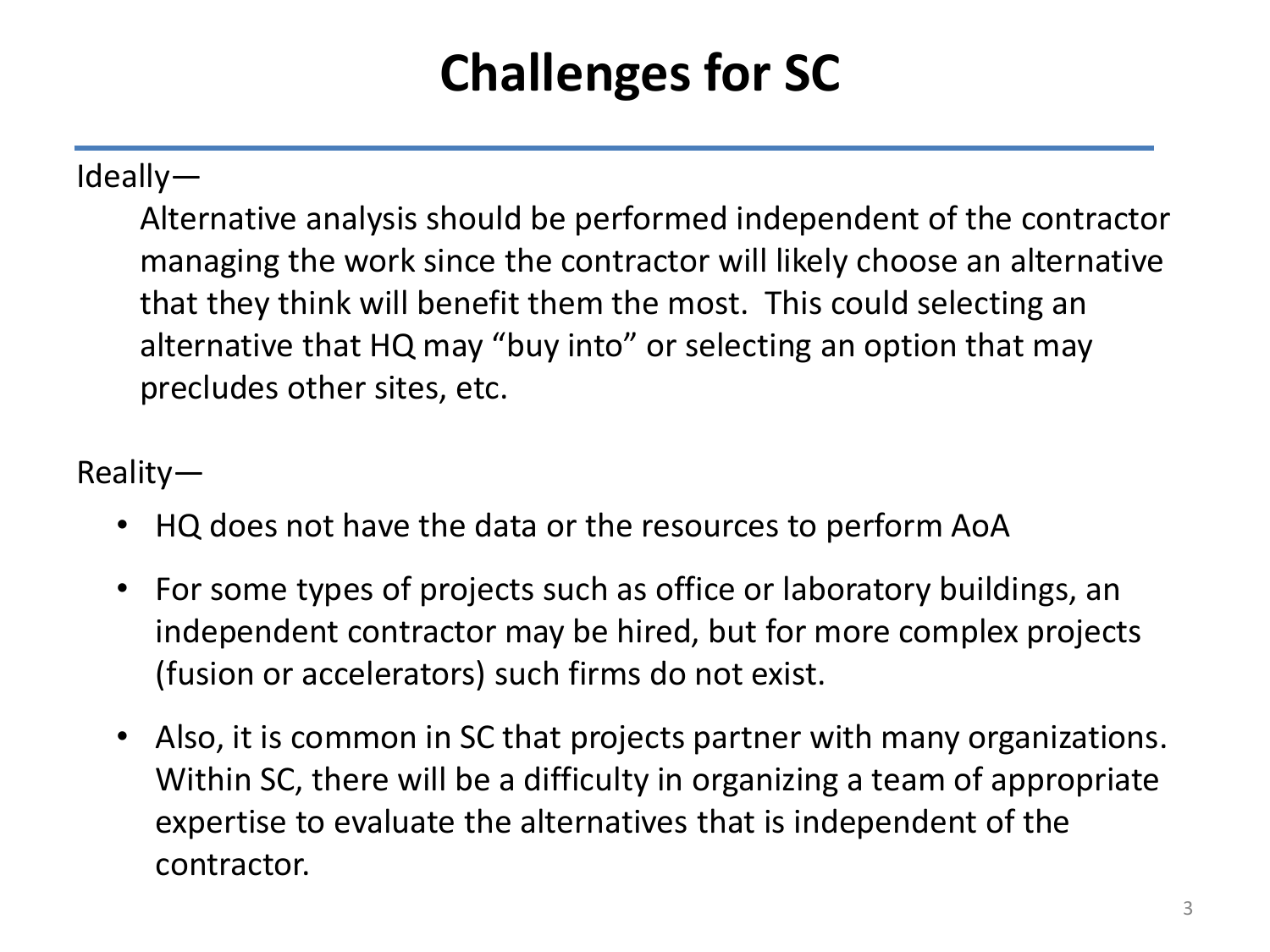## **Challenges for SC (con't)**

Ideally—

- All viable alternative should be analyzed for life cycle cost and **benefit**.
- Which option to select should be made on best cost/benefit option.
- A project may cost more, but benefits may also outweigh the costs.
- Alternative analysis also includes location analysis.

Reality—

- Within SC there is limited funding available that needs to be spread across other projects or laboratories. As a result, most alternatives SC selects are funding constrained.
- Available infrastructure and areas of expertise may be site specific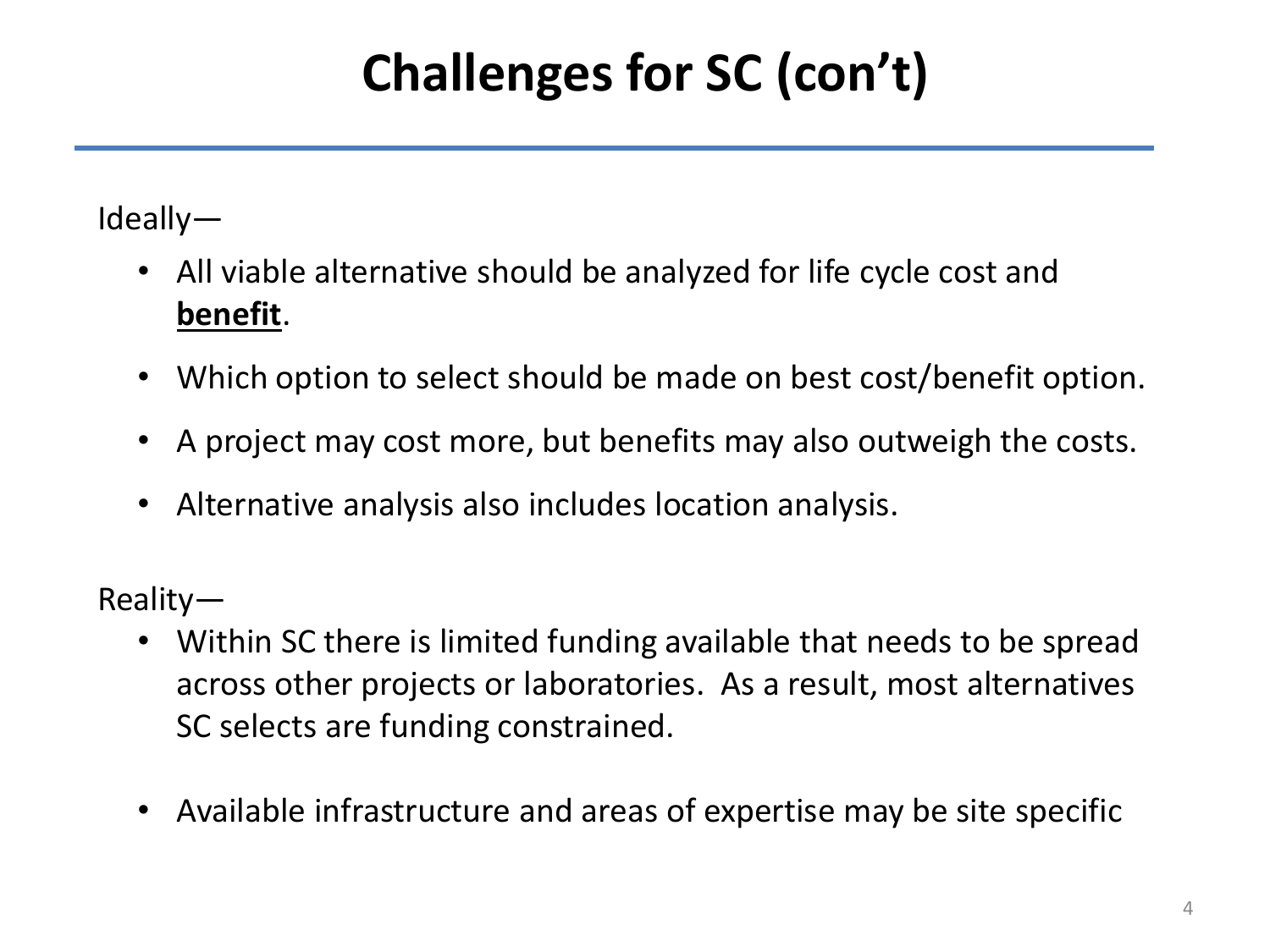## **Alternative Evaluation Criteria**

When performing alternative analysis, evaluation criteria, as well as the weight or importance of the criteria needs to be clearly defined. Examples of criteria used for evaluating alternatives include

- 10. Mission or strategic needs
- 9. Funding and/or cost constraints
- 7. Geographic or location requirements
- 7. Need date or time the capability is needed
- 6. Technology availability
- 5. Operational limitations
- 4. Security or accessibility
- 2. Aesthetics
- 8. Increase number of users
- 1. Ease of use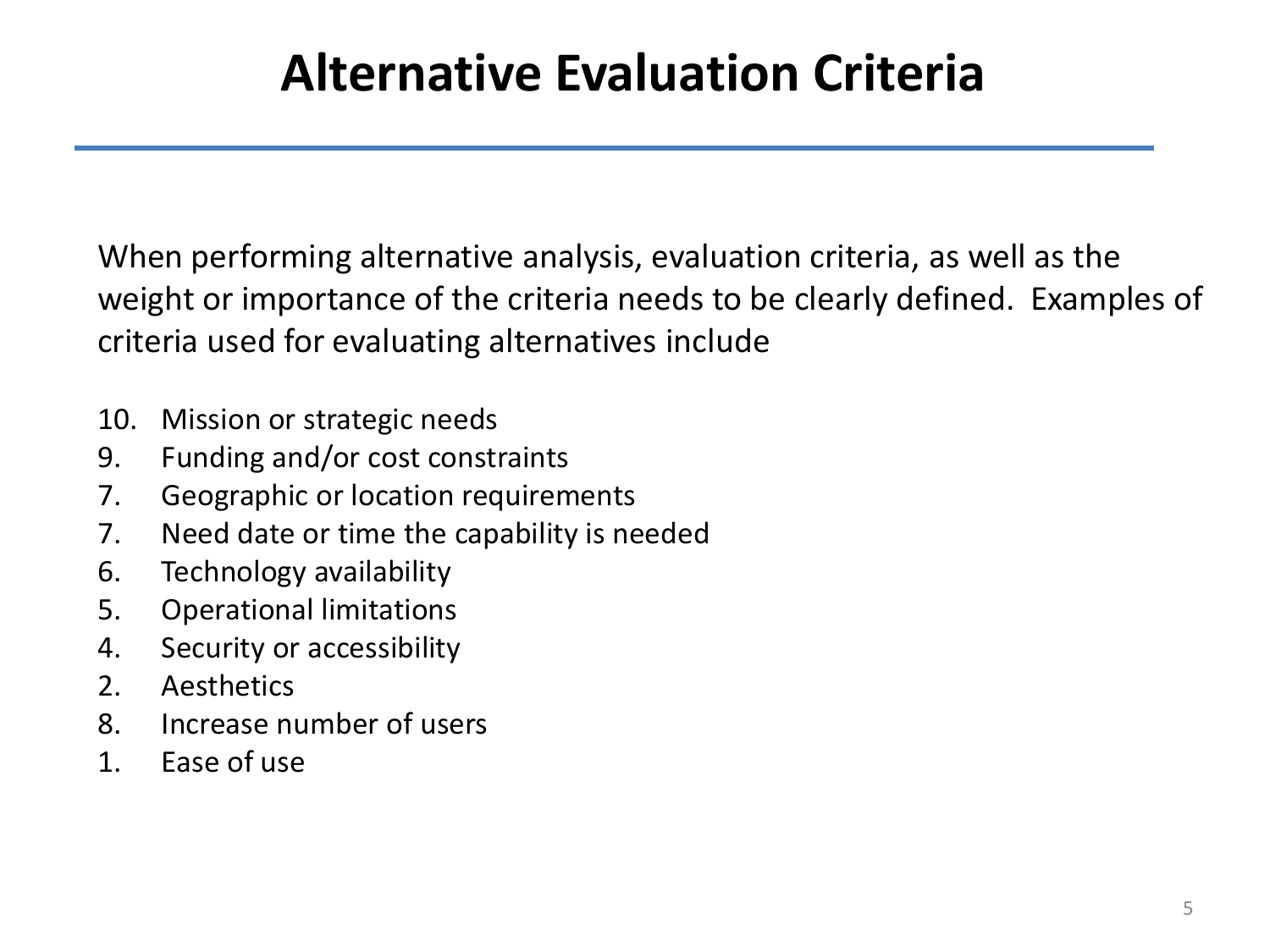|                      | Mission or strategic<br>needs | cost<br>Funding and/or<br>constraints | Geographic or location<br>requirements | Need date or time the<br>capability is needed | Technology availability | Operational limitations | or accessibility<br>Security | Aesthetics               | Increase number of<br>users | Ease of use    |
|----------------------|-------------------------------|---------------------------------------|----------------------------------------|-----------------------------------------------|-------------------------|-------------------------|------------------------------|--------------------------|-----------------------------|----------------|
| Weight               | 10                            | $\mathcal G$                          | $\overline{7}$                         | $\overline{7}$                                | 6                       | 5                       | $\overline{4}$               | $\overline{2}$           | 8                           | $\mathbf{1}$   |
| <b>Alternative 1</b> | 7                             | $\overline{4}$                        | 9                                      | 6                                             | $6\,$                   | $\overline{2}$          | $\overline{2}$               | $\overline{\mathcal{A}}$ | 5                           | $\overline{2}$ |
| <b>Alternative 2</b> | 5                             | $\overline{\mathcal{A}}$              | 5                                      | 5                                             | $\overline{4}$          | 3                       | 8                            | 6                        | $\overline{2}$              | 5              |
| <b>Alternative 3</b> | $\overline{7}$                | 6                                     | 5                                      |                                               | $6\,$                   | $\mathfrak s$           | $\overline{2}$               | $\overline{2}$           | $\overline{2}$              |                |
| Alternative 4        | 8                             | 3                                     | 6                                      | 8                                             | 5                       | $\overline{7}$          | 3                            | 6                        | 9                           | $\,8\,$        |
| <b>Alternative 5</b> | 6                             | 5                                     | $\overline{\mathcal{A}}$               | 6                                             | 5                       | 3                       | $\overline{2}$               | $\overline{2}$           | 3                           |                |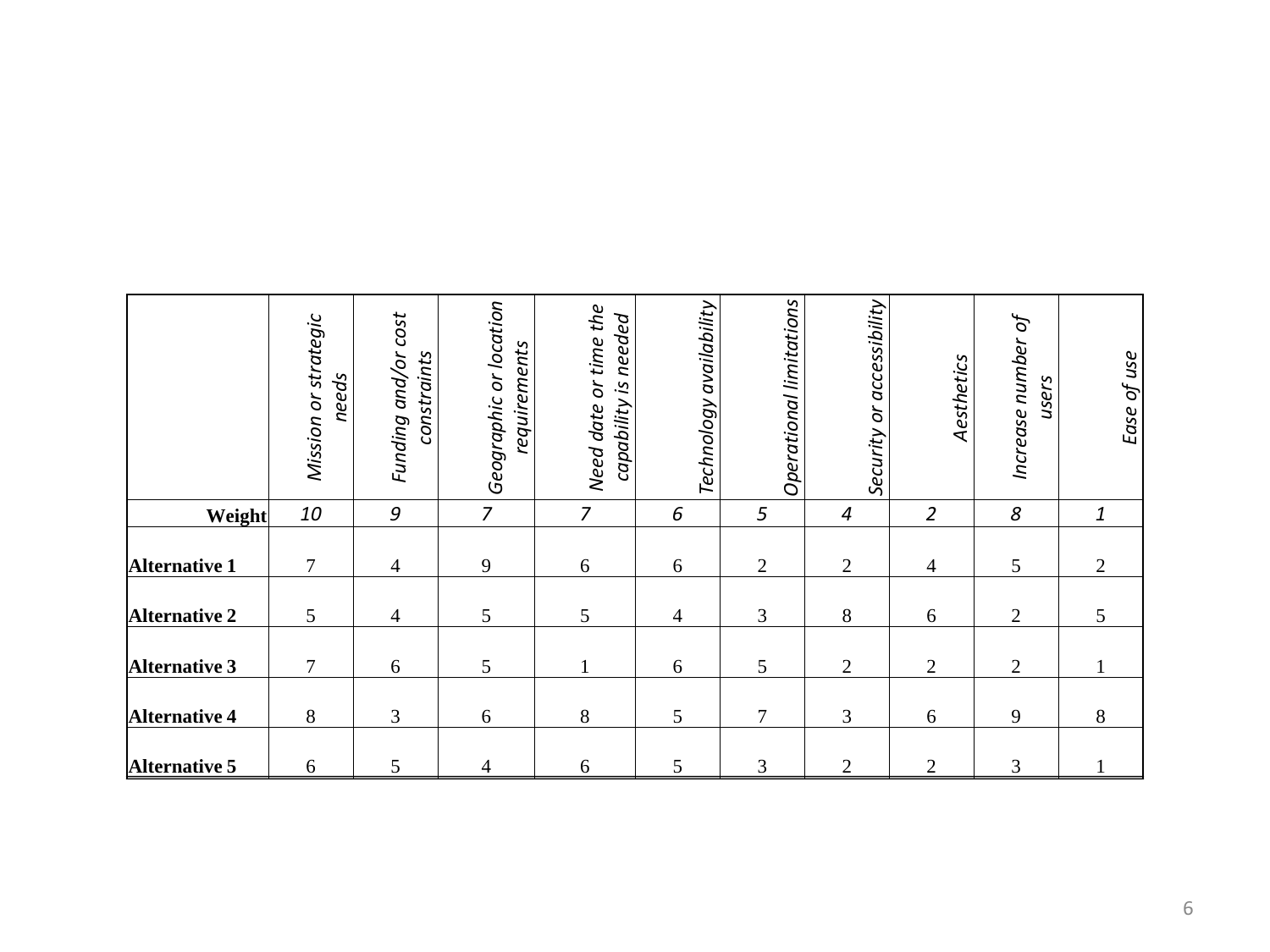## **Analysis of Alternative (AOA) Guide**

- PMOA is in the process of developing the AOA Guide
- The Guide is based on the GAO-16-22 AoA best practices criteria
- GAO has identified four characteristics that help identify high-quality, reliable AoA.
	- **1. Well-documented—**The process is thoroughly described in a central document including all source data, clearly detailed methodologies, calculations and results, as well as explanations for selection criteria.
	- **2. Comprehensive**—Allows for a robust set of alternatives, that no alternatives are omitted and that each alternative is examined thoroughly for the project's entire expected life-cycle.
	- **3. Unbiased**—Ensure that the process does not have a predisposition towards one alternative over another; it is based on traceable and verified information.
	- **4. Credibility**—Discuss the limitations of the analysis resulting from the uncertainty that surrounds both the data and the assumptions for each alternative.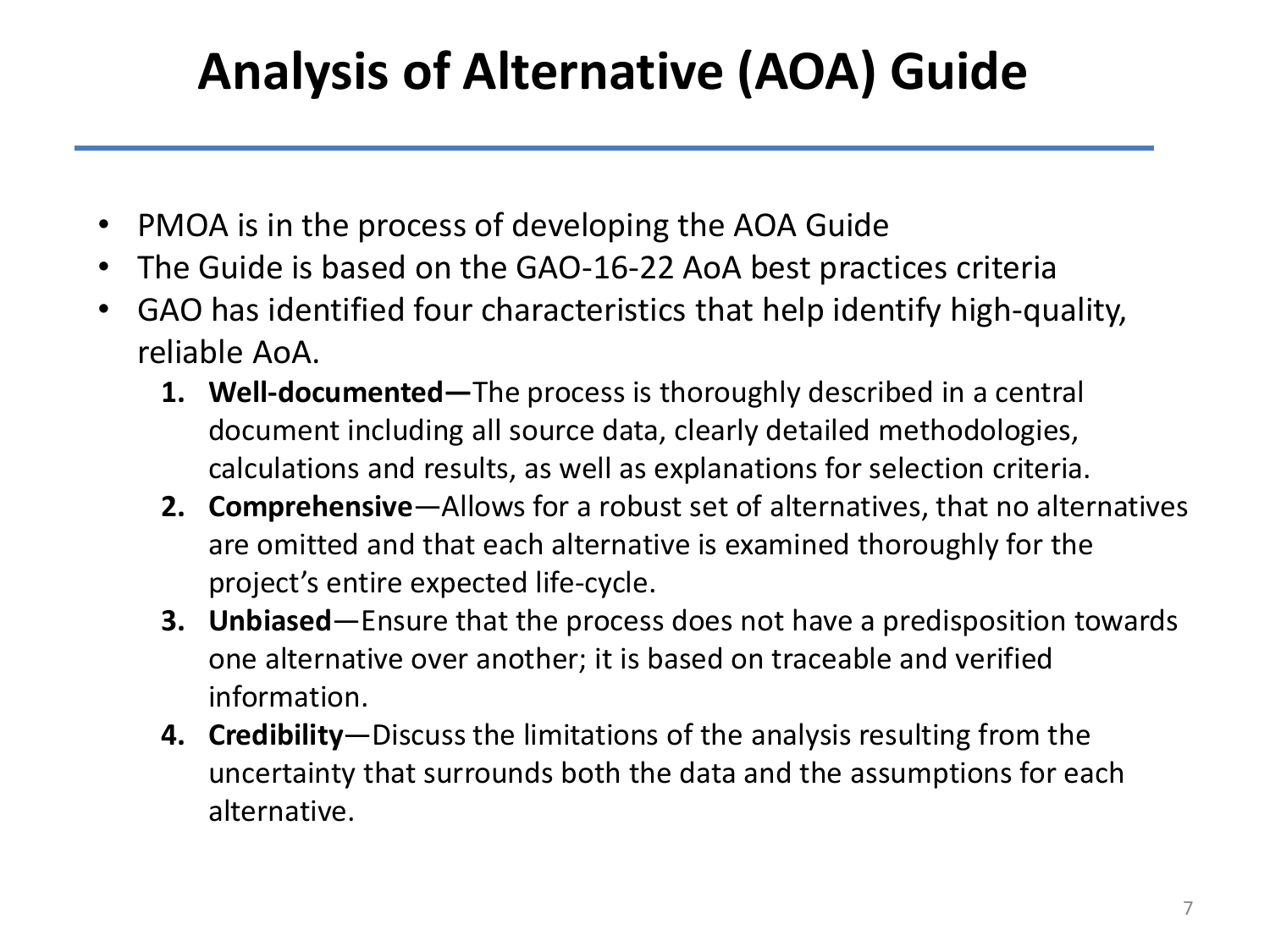## **Options**

Have the AoA performed by contractor personnel independent of the project?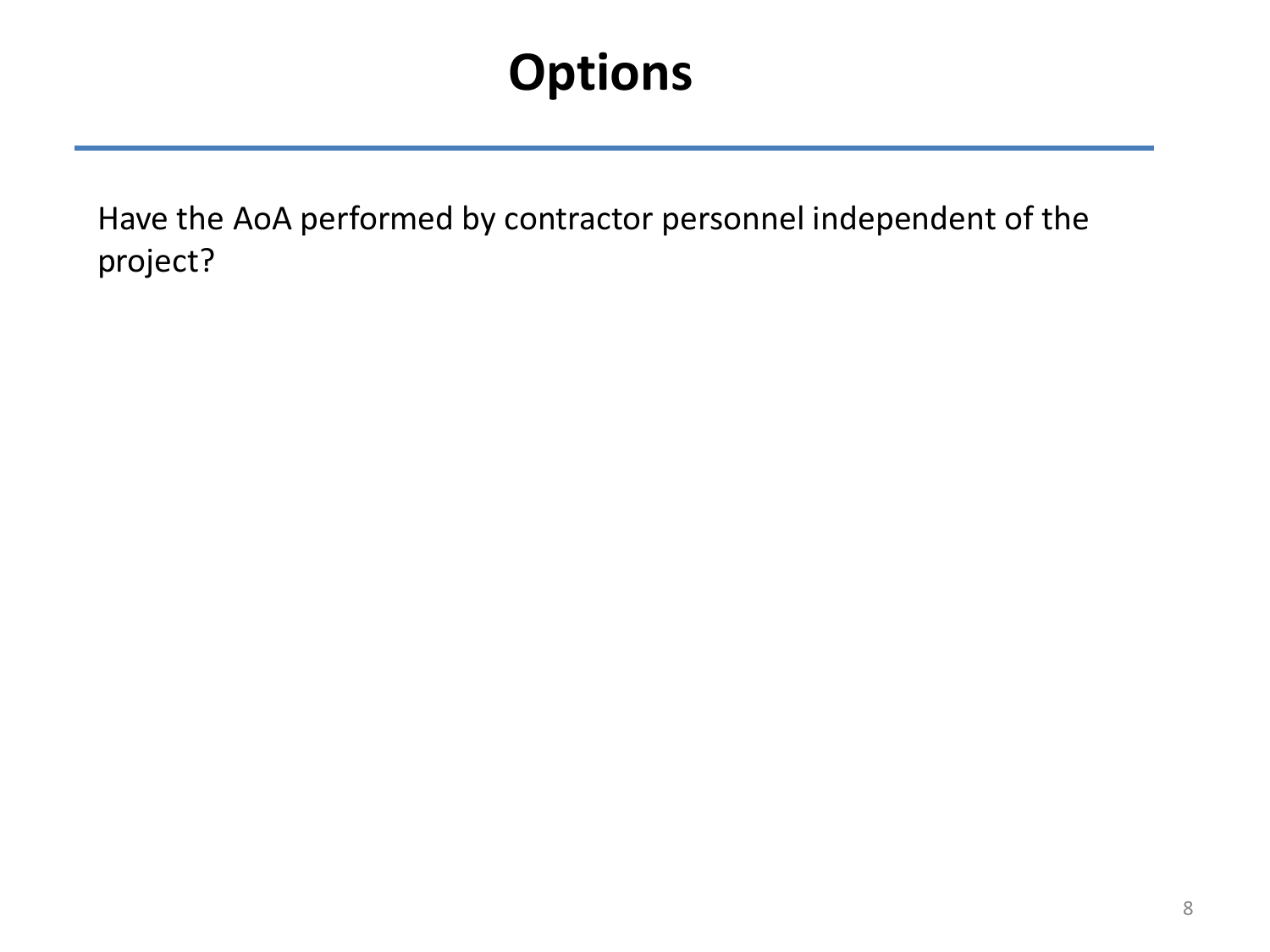## **Current SC Position**

SC has limited options except to continue what we've been doing. The basis for SC position is

- The advisory committees play a significant role in providing guidance and direction on facility options and needs
- SME for SC facilities are limited and not readily available
- SC peer reviews will review the alternatives analysis
- SC is exempt from requirements of DOE Order 413.3B